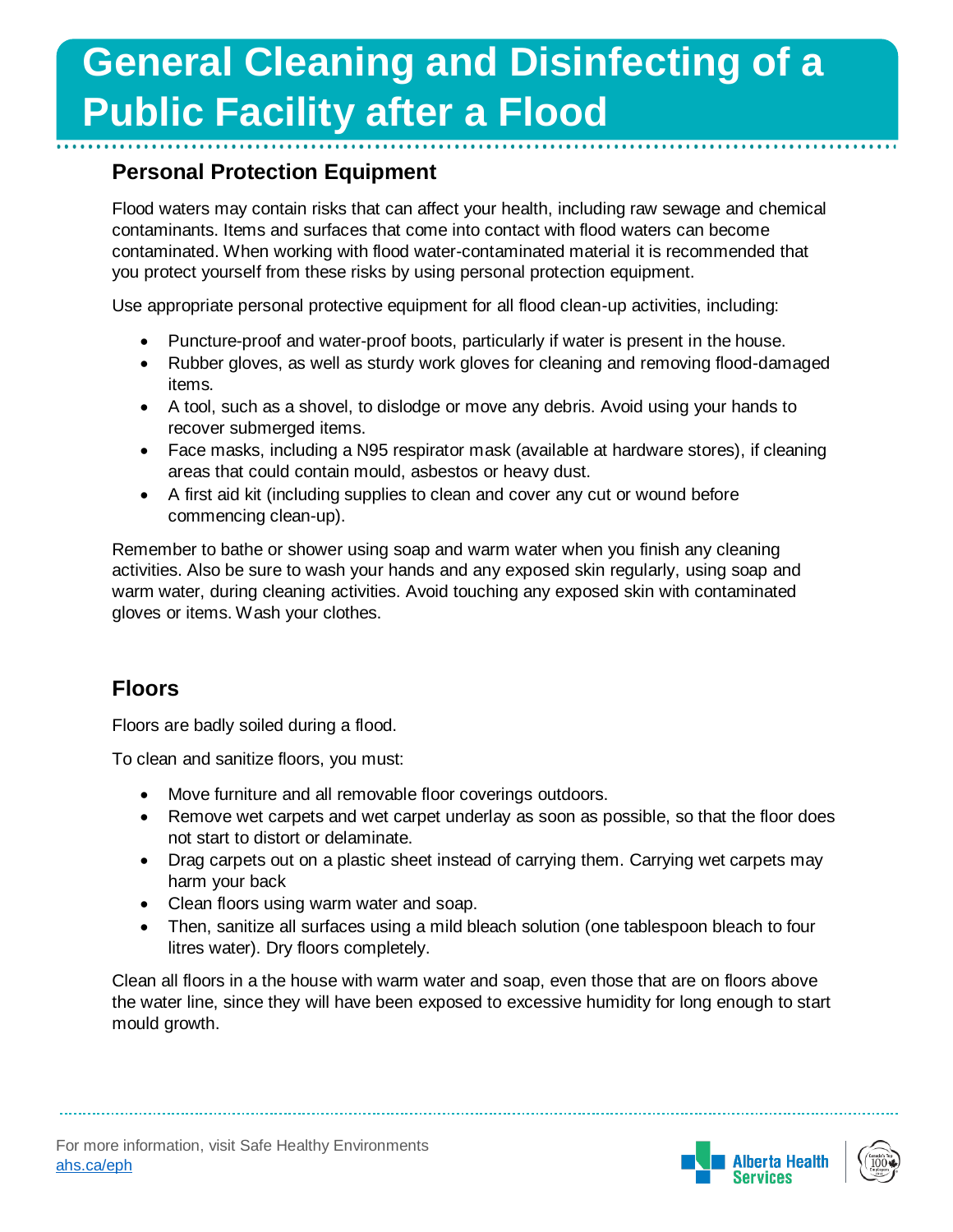#### **Carpets**

- Remove and discard flooded carpets and carpet underpads. You may need to dry the carpets slightly so they can be dragged out. Carpet underpads may fall apart while being removed. Be sure to remove all remaining bits.
- To save expensive carpets, you will need to send to professional cleaners. Contact a cleaning company quickly to reduce damage to these carpets.

#### Vinyl, Linoleum and Other Sheet Floor Coverings

Vinyl, linoleum and other floor coverings can trap dirt and water. Remove the flooring if:

- The wooden subfloor underneath is wet.
- Dirt and water is trapped underneath the flooring.

Removing the flooring will allow the wooden subfloor to dry rapidly. Drying the wooden subfloor with the flooring still intact may cause the floor to be damaged further.

#### Inside Floor Cavities

The space between the floor and ceiling should be inspected to see if the cavities have become wet.

- Whenever wet material is found in subfloor spaces, open the spaces to allow cleaning and drying.
- Empty the cavity of any insulation, debris, or dirt, and dry all interior materials.
- Remove and discard any wet insulation, clean and then sanitize the surfaces.
- If wood structural members have become saturated, it may take days or weeks for them to dry completely, before the cavity can be closed again.

### **Walls**

**Before starting any remediation or construction work on walls, be sure you know which are load-bearing, and consult a contractor for guidance on structural safety.**

- Remove drywall that has been soaked or absorbed water.
- Clean remaining drywall using warm water and soap.
- Then, sanitize using a mild bleach solution (one tablespoon bleach to four litres of water).

Clean all walls in a flooded house, even those that are on floors above the water line, since they will have been exposed to excessive humidity for long enough to start mould growth.



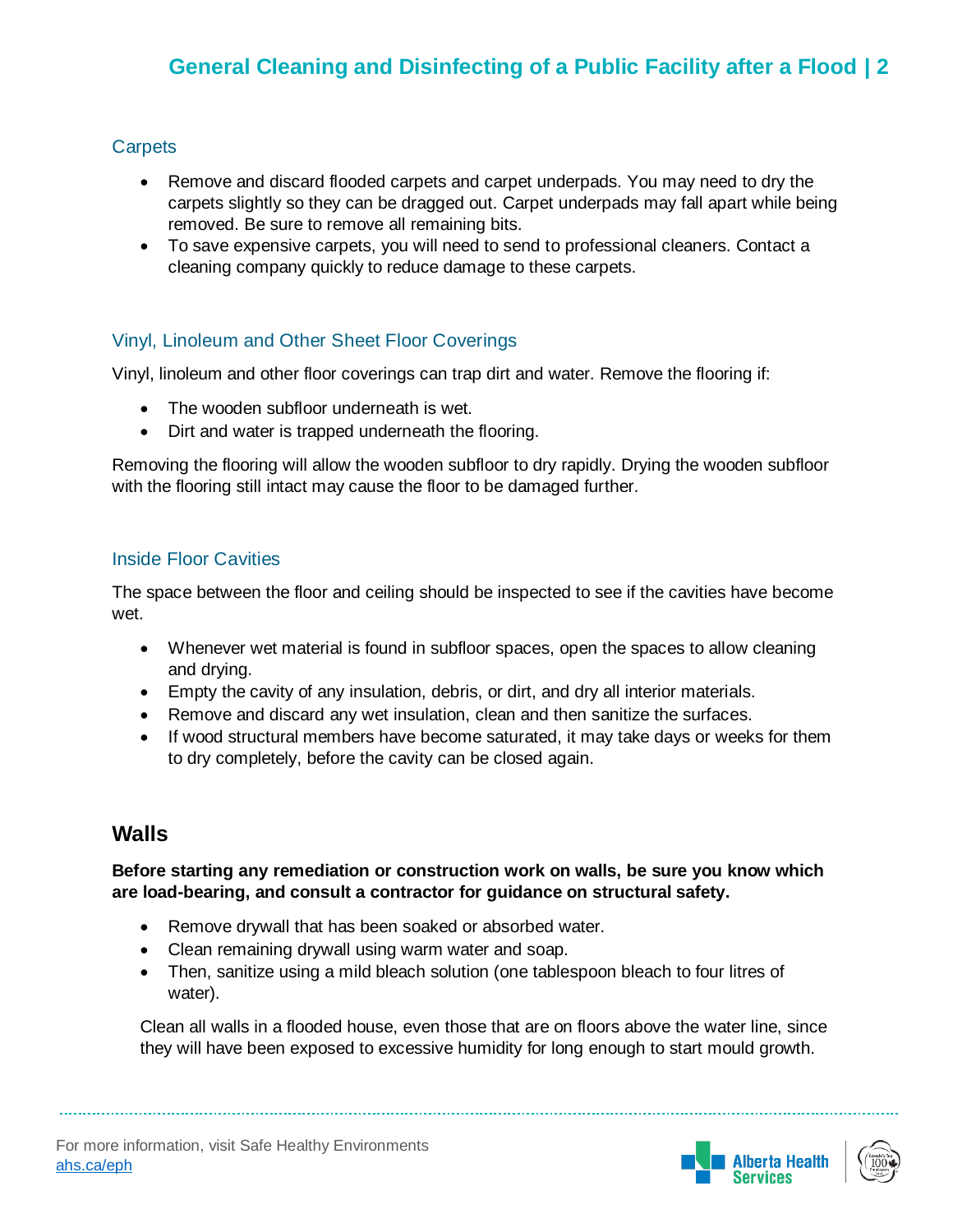#### Inside Wall Cavities

- Whenever wet material is found in these cavities, open the cavities to allow cleaning and drying.
- Remove and discard any wet insulation, clean and then sanitize the surfaces.
- Clean, sanitize and dry all cavities before completing your renovations.
- If wood structural members have become saturated, it may take days or weeks for them to dry completely, before the cavity can be closed again.
- Consider using de-humidifiers to speed up drying of structural components.

The more quickly hidden spaces are opened, the less water saturation will take place and the quicker materials can be dried to safe levels.

#### Wet Insulation

Fibrous insulation, like glass fibre, mineral wool and cellulose insulation materials, even those not wetted in the flood should be removed.

- They collect contamination even without being wetted in a flood.
- Large amounts of contamination remain after material is dry.
- If they stay wet for extended periods of time, moulds and other microbes can grow.
- They also lose their insulation capabilities, even after drying.

Board insulation, such as styrofoam and urethane, can also become saturated. Insulation materials will continue to absorb water up above the high-water mark. That rising damp region can reach half a metre (1 to 2 feet) in a few days under some conditions.

For these reasons:

- Remove all fibrous insulation above the obvious high-water mark and replace it with new material once the cavity materials dry sufficiently.
- Remove board insulation that is saturated.

# **Ceilings**

Ceilings above the high-water mark may be reasonably dry and undamaged, but they still require checking and cleaning. Moisture can be absorbed upward along walls and wet the ceiling materials.

- Replace ceiling drywall or plaster that was submerged in flood waters.
- Check ceiling materials above the high water mark to sure they are dry. If they are wet, replace them.
- Clean ceilings you keep using warm water and soap.
- Then, sanitize using a mild bleach solution (one tablespoon of bleach to four litres of water).
- Dry surfaces quickly.



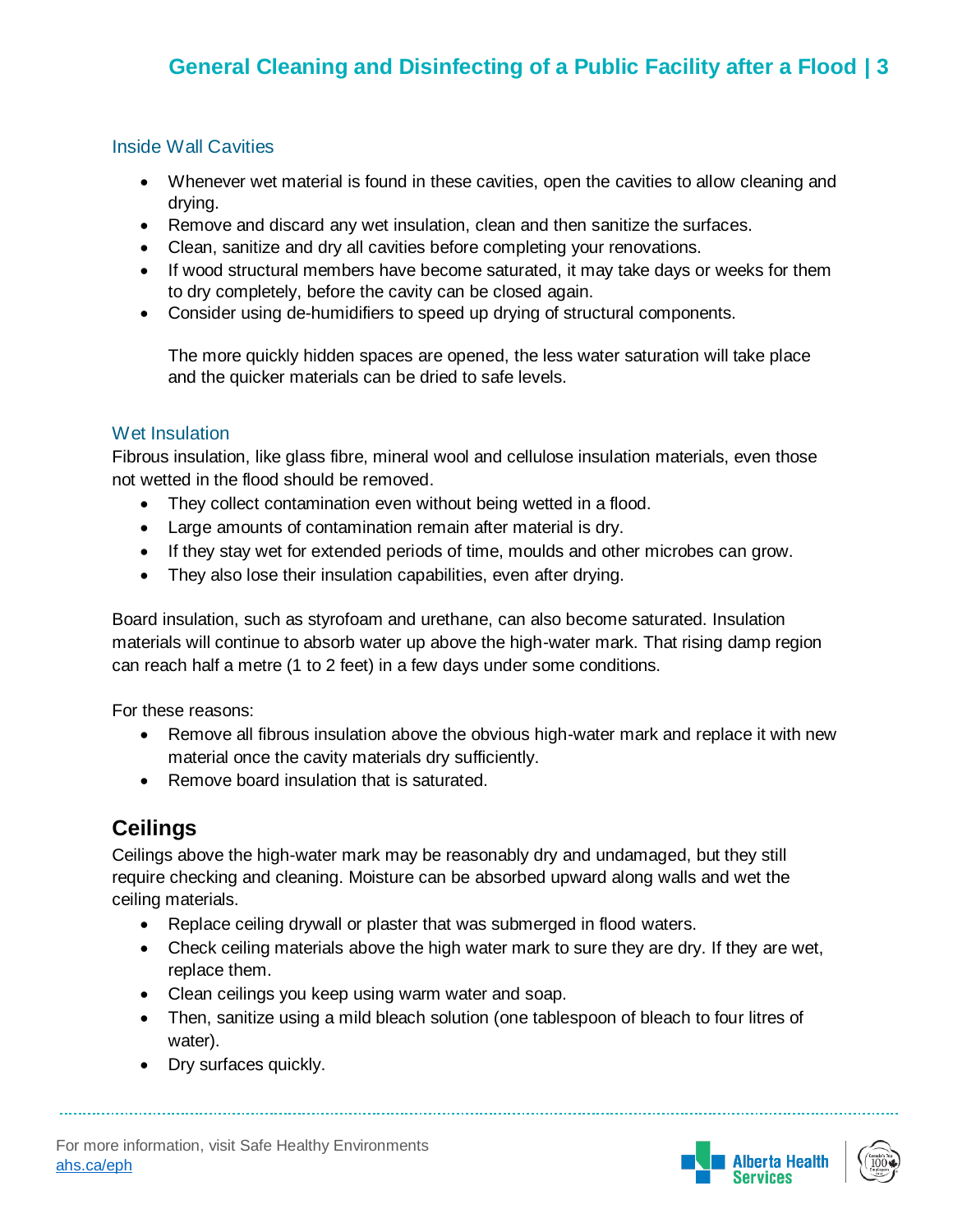### **Electrical Equipment, Lights, Fixtures, and Wiring**

 Do not use flooded electrical equipment (such as outlets and switch boxes or fuse/breaker panels) until they have been inspected and passed by the electrical utility or an electrician approved by the utility. **They are not safe when they are wet and dirty!** Wet dirt is an excellent conductor of electricity and could either short out the power or leave some surfaces electrically "live" and dangerous to touch.

#### Electrical Outlets and Switchboxes

When the power is off:

- Wash electrical outlet and switch boxes. Then, rinse.
- **Be VERY sure the power is off, and be sure that all electrical supply materials and equipment are perfectly clean and dry before power is turned on again.**

#### Lighting Fixtures

Once the power is off, or after you have disconnected and removed your light fixtures

- Take ceiling fixtures and lamps apart to check for dirt and wetness.
- Clean and dry thoroughly before use.
- Expect some burnt-out bulbs and cracked or broken bulb glass. Good bulbs may shatter the first time they are turned on, so get a shade between you and the bulb for that first trial.

### **Appliances**

#### Large Appliances

- Do not use larger appliances, like washing machines and dryers that were submerged in flood waters. Dirt in motors and switches can cause severe damage and electrical shock.
- Contact a repair company to have these appliances inspected and repaired before use.
- Repair the washer and dryer first, if possible, as you could then use them to salvage clothes.

#### Small Appliances

It may be best to replace flooded small appliances. Old equipment may cost more to repair than to buy new equipment. If you decide to save any small appliances:

- Get an estimate of the possible repair costs.
- Rinse and clean small appliances with warm water and detergent.
- Send them to a repair shop.



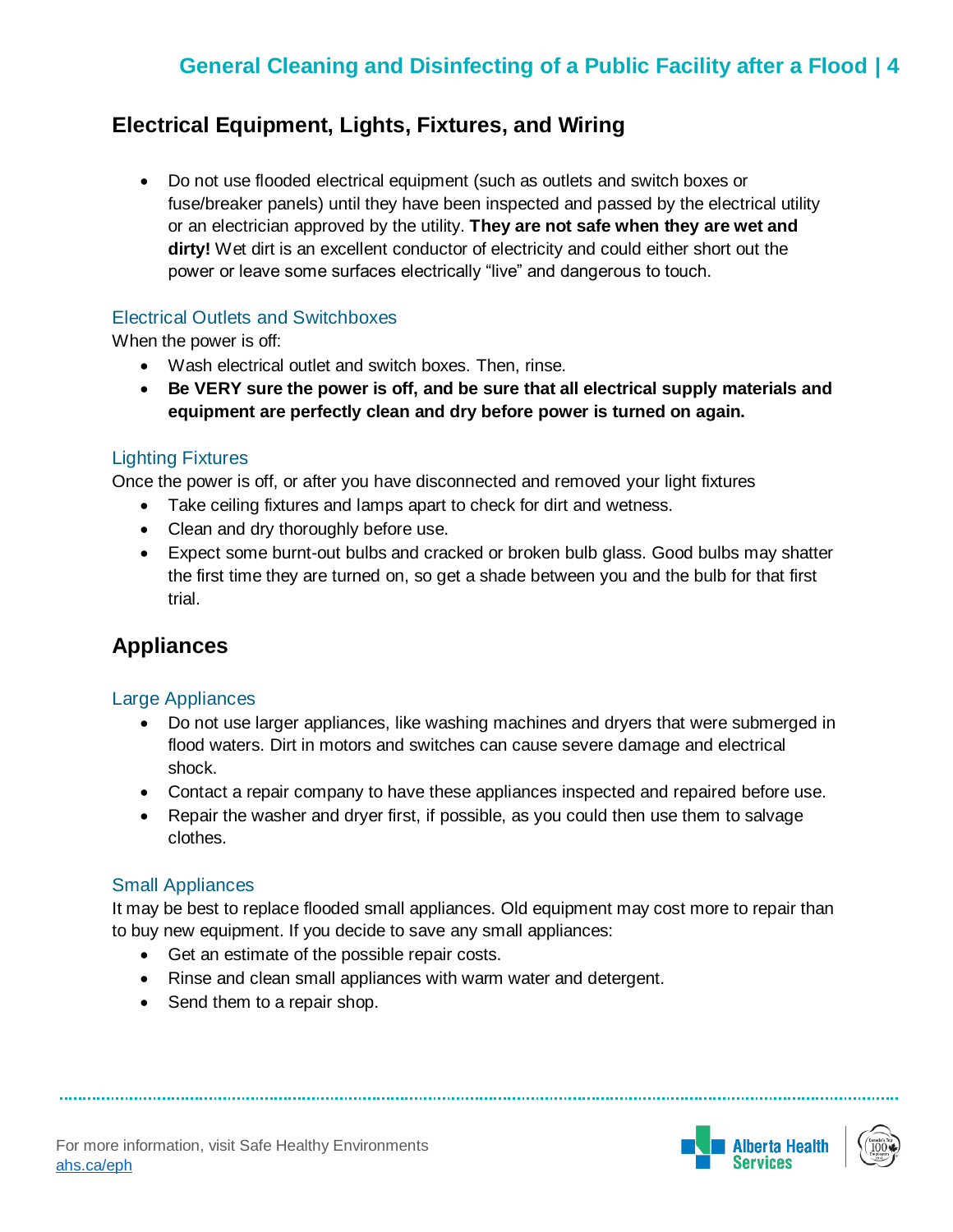### **Furnaces and Water Heaters**

Flood and sewage waters contain harmful microorganisms that can grow on surfaces inside your heating and ventilation ((HVAC) systems, even in ducting that was not submerged in water

- Don't use flooded furnaces and water heaters until they have been inspected and serviced by a trained professional.
- The professional hired should:
	- $\circ$  Isolate sections of HVAC systems that are being cleaned using plastic sheeting or other vapour barriers.
	- o Replace all flood damaged materials, like insulation and filters.
	- $\circ$  Vacuum, clean and sanitize all surfaces, including air ducts. All components must be dried as quickly as possible.
	- o Test that the HVAC system is operating properly.

# **Plumbing and Plumbing Fixtures**

During a flood, water may well up through flood drains and sump holes, bringing materials into the house that should never be there. As the water subsides, indoor materials may be sucked or washed into drainage systems and partly block them or just sit there and rot.

- Flush all water lines in your building, including water treatment devices.
- Carefully flush and disinfect floor drains and sump pits.
- Scrub away any greasy dirt and grime off surfaces.
- Check for priming of the floor drains, meaning water stays in these drains, so that sewer gasses cannot move up into the house when the drains dry out.
- If you do not have a flush line installed, be sure to check the drains regularly, pouring some water and chlorine bleach into them to keep them primed and disinfected.

The footing drains outside your foundations may have seen more water and dirt than they could cope with during the flood.

- Have them checked out by a person trained in plumbing and drains. They can often be cleaned out through special clean-out pipes, or from the connection to the storm sewer.
- If your footing drains cannot be cleaned, they will not drain as well and may allow water to enter your basement. Keep stored materials away from basement walls and off basement floors. This will reduce future damage, but remain alert for problems



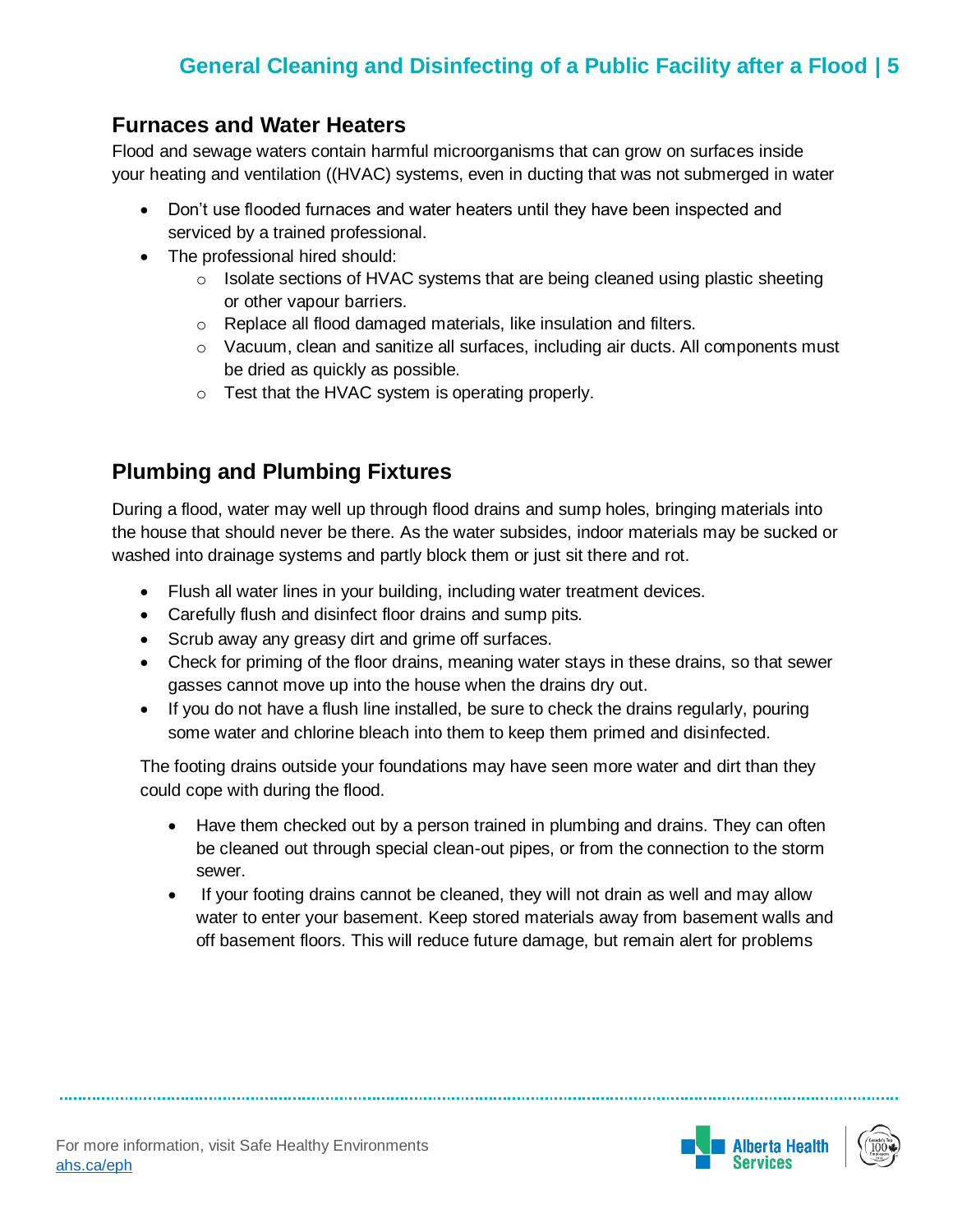### **What to Discard**

Many materials cannot be reasonably cleaned and dried once they have been soaked with flood waters. Remove and discard the following items, in sealed plastic bags, whenever possible.

- Inexpensive possessions that have been soaked.
- Particleboard (fibreboard) furniture.
- Inexpensive upholstered furniture. Upholstered furniture may be impossible to clean.
- Magazines and books.
- Mattresses and box springs
- Fluffy bedding (such as duvets, comforters and pillows), unless they can be laundered in hot water and dried in a hot dryer.
- Electrical equipment that has been inundated and water-filled.
- Well-worn clothes may not warrant the time and effort to salvage.
- Papers and paper products that are not valuable.
- Paper that was wet for days.

### **What to Save**

Assess items that might be safe to salvage and repair, including:

- Surfaces that do not absorb water
- Fabrics that can be laundered and bleached
- Surfaces not affected by the flood water, such as items in the upper floors of your home.

#### **Furniture**

- Antique furniture may warrant the expensive treatment that is required to repair flood water damage. Contact professional restorers quickly and follow their instructions.
- Salvage good quality wood furniture and particleboard furniture if dunking was short and no swelling is apparent.
- Clean furniture with warm water and soap.
- Then, sanitize using a mild bleach solution (one tablespoon of bleach in four litres of water).
- Dry quickly, but not in the sun or with direct heat. Open drawers to speed drying, but not to fully disassemble them, because of possible distortion.

#### Linens, Bedding and Clothing

Salvage flood-damaged fabrics that can be laundered.

- Scrape off heavy dirt. Rinse.
- Wash fabrics in hot water
- Dry in a hot dryer.

Send non-washable fabrics such as silks and woolens professional dry cleaners.